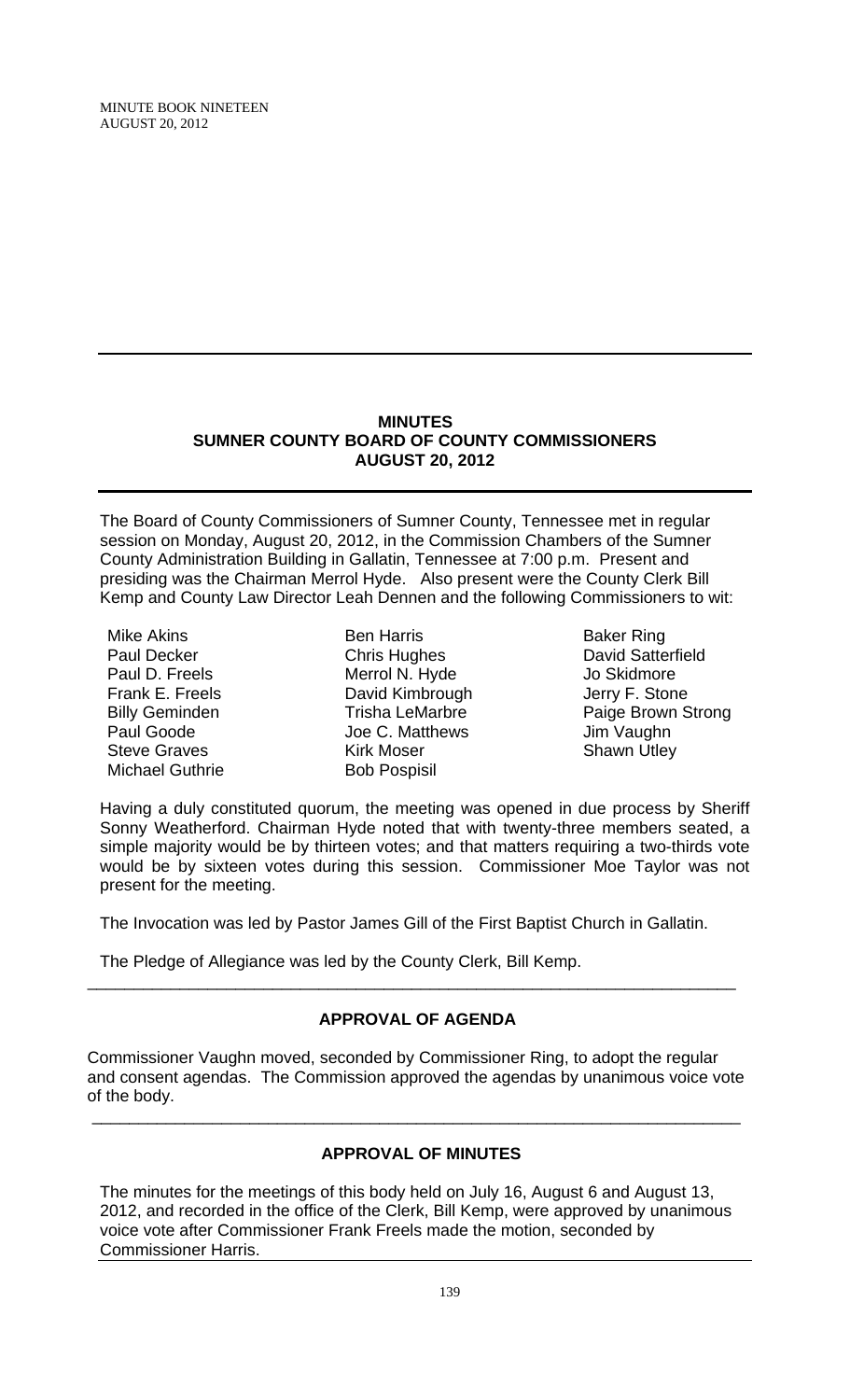## **RECOGNITION OF THE PUBLIC**

 Chairman Hyde opened the floor to allow the public to speak concerning any matter on the agenda. Several public speakers deferred comment as their matter of interest was not on the agenda.

 Randy Wright of 1060 Belvedere Drive in Gallatin asked the Commission to set aside personalities and determine what would be adequate to fully fund the school system and other county departments. He was in favor of raising taxes to support local government.

James Mooneyhan of 588 Brandy Hollow Road in Portland stated that big box retailers have charities set up to augment funding for the school system. Commissioner Akins moved, seconded by Commissioner Graves, to suspend the rules to allow Mr. Mooneyhan to continue to speak. The motion carried.

Michael Ponce of Buffalo Run in Goodlettsville was in favor of properly funding schools. He stated his reluctant support for the wheel tax, because he felt that it was a regressive tax. He supported a tax increase.

Stacey Stuhrenberg of 101 Manor Way in Hendersonville spoke in favor of fully funding the school system budget.

Irene Kertchaval of 108 Wickham Court in Hendersonville spoke in favor of protecting and appreciating teachers.

George Jarrell, Tommy Watkins, Whitney Cisco and Bryan Gates deferred comments.

Dr. Kathleen Kimble of 1135 Stirlingshire Drive in Hendersonville and principal of Nannie Berry Elementary School asked commissioners to vote for passage of the wheel tax increase tonight. She said the schools need the funds now. The amount of funding decreased for the Nannie Berry School was \$52,751.00.

Lois Finney of 605 Clifton Drive in Goodlettsville and a science teacher at Joe Schafer Middle School pointed out that neighboring counties have increased taxes and Sumner County needs to follow suit. She said there was a lack of trust between governmental bodies. Commissioner Goode moved, seconded by Commissioner Utley, to suspend the rules to allow Ms. Finney to continue to speak. The motion carried.

Susie Turner of 128 Tanasi Shores in Gallatin and principal of Watt Hardison Elementary School stated that \$44,700 will be reduced from her school's budget. She asked commissioners to pass the wheel tax increase tonight.

Andrew Turner of 422 Pennington Avenue in Gallatin and principal of Rucker Stewart Middle School stated that \$72,000 would be cut from his school. He asked commissioners to pass the wheel tax increase tonight.

Maria Brewer of 148 Field Crest Circle in Hendersonville said she is a supporter of schools and asked commissioners to take the steps to fully fund the school budget.

Herman C Lawson of 130 Saranac Trail in Hendersonville said quality education depends on quality teachers. He said the teachers need job security and good pay. He said Sumner County is falling further behind.

Beth Cox of 113 Windham Circle in Hendersonville and Board of Education member implored the Commission to fully fund the school system. Commissioner Moser moved, seconded by Commissioner Goode, to suspend the rules to allow Ms. Cox to continue to speak. The motion carried.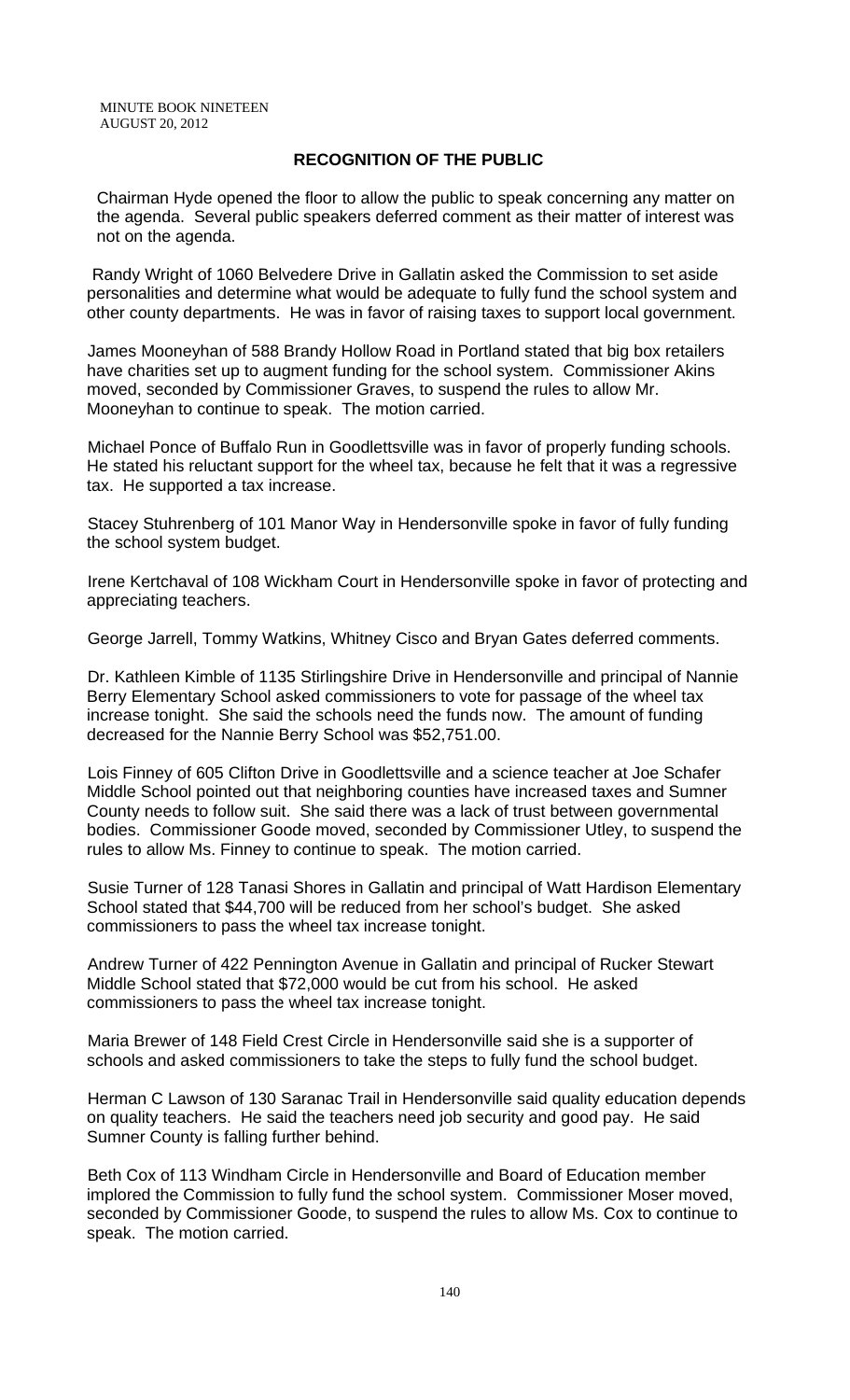With no one else wishing to speak, recognition of the public was closed.

## **REPORT OF THE CHAIR**

\_\_\_\_\_\_\_\_\_\_\_\_\_\_\_\_\_\_\_\_\_\_\_\_\_\_\_\_\_\_\_\_\_\_\_\_\_\_\_\_\_\_\_\_\_\_\_\_\_\_\_\_\_\_\_\_\_\_\_\_\_\_\_\_\_\_\_\_\_

County Executive Anthony Holt introduced the following resolution:

#### **A RESOLUTION HONORING THE SUMNER SPAY NEUTER ALLIANCE**

 **WHEREAS,** the Sumner Spay Neuter Alliance celebrated its one year anniversary on July 15, 2012 and since opening Dr. Yvette Pennington has surgically sterilized over 6,300 dogs and cats; and

**WHEREAS,** these simple procedures will save the lives of millions of animals because the more dogs and cats we spay and neuter the fewer dogs and cats our county has to euthanize; and

**WHEREAS,** the Sumner Spay Neuter Alliance was created to fight the needless euthanasia of unwanted pets through access to low cost procedure for these efforts they should be commended; and

**NOW, THEREFORE BE IT RESOLVED** by the Sumner County Board of County Commissioners meeting in regular session on this the  $20<sup>th</sup>$  day of August, 2012, that this body does hereby express its appreciation and gratitude for the service of the Sumner Spay Neuter Alliance and this body urges all the citizens of Sumner County to acknowledge the accomplishments made by the Sumner Spay Neuter Alliance; and

**BE IT FURTHER RESOLVED** that this resolution shall be spread on the minutes of this body and the Clerk is to furnish a copy of this resolution to Sumner Spay Neuter Alliance Facility. \_\_\_\_\_\_\_\_\_\_\_\_\_\_\_\_\_\_\_\_\_\_\_\_\_\_\_\_\_\_\_\_\_\_\_\_\_\_\_\_\_\_\_\_\_\_\_\_\_\_\_\_\_\_\_\_\_\_\_\_\_\_\_\_

Upon motion of Commissioner Graves, seconded by Commissioner Matthews, the Commission voted to honor the Sumner Spay Neuter Alliance Facility for its good work with animals.

\_\_\_\_\_\_\_\_\_\_\_\_\_\_\_\_\_\_\_\_\_\_\_\_\_\_\_\_\_\_\_\_\_\_\_\_\_\_\_\_\_\_\_\_\_\_\_\_\_\_\_\_\_\_\_\_\_\_\_\_\_\_\_\_\_\_\_\_\_\_\_

Commissioner Stone presented the following slate of 2012-13 Commission standing committees and moved for approval; Commissioner Pospisil seconded the motion.

## **PROPOSED COMMISSION STANDING COMMITTEES 2012-2013**

| <b>Budget Committee</b> | <b>Public Services Committee</b> | <b>Highway Committee</b>    |
|-------------------------|----------------------------------|-----------------------------|
| <b>Kirk Moser</b>       | <b>Shawn Utley</b>               | <b>Frank Freels</b>         |
| Jerry Stone             | <b>Mike Akins</b>                | <b>Billy Geminden</b>       |
| Moe Taylor              | <b>Paul Freels</b>               | <b>Steve Graves</b>         |
| Jim Vaughn              | Joe Matthews                     | <b>Mike Akins</b>           |
| <b>Shawn Utley</b>      | David Satterfield                | Mike Guthrie                |
| Mike Guthrie            | Judy Hardin (Road Supt.)         | David Kimbrough             |
| <b>Paul Freels</b>      | Anthony Holt (County Executive)  | Tom Neal (Citizen)          |
|                         |                                  | Anthony Holt (County Exec)  |
|                         |                                  | Judy Hardin (Highway Supt.) |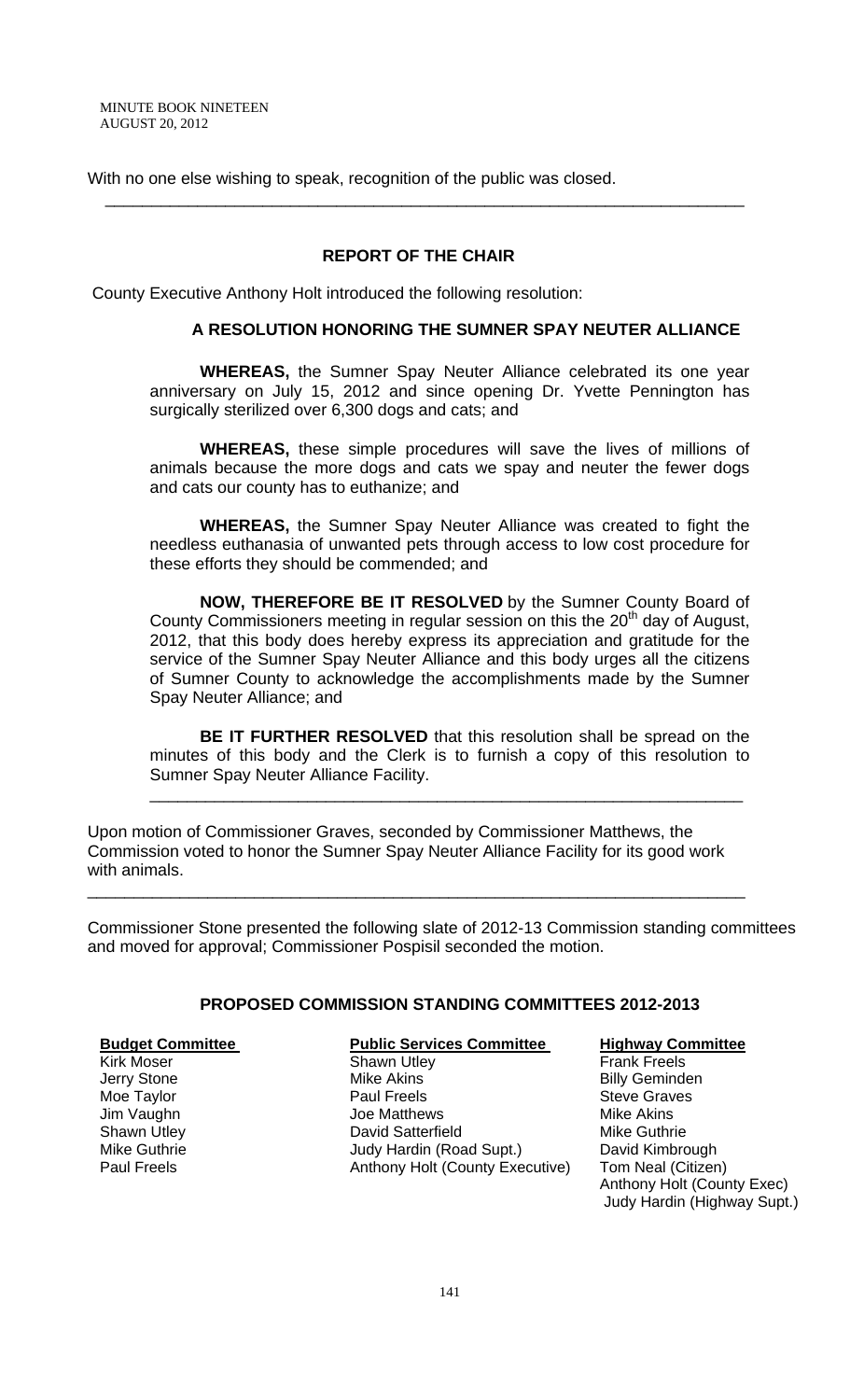| <b>General Operations Committee</b> | <b>Beer Board Committee</b>           | <b>Emergency Services Committee</b> |
|-------------------------------------|---------------------------------------|-------------------------------------|
| Jo Skidmore                         | Paige Brown Strong                    | Jim Vaughn                          |
| David Satterfield                   | Jo Skidmore                           | <b>Mike Akins</b>                   |
| Moe Taylor                          | <b>Baker Ring</b>                     | <b>Bob Pospisil</b>                 |
| <b>Ben Harris</b>                   | <b>Frank Freels</b>                   | Joe Matthews                        |
| <b>Steve Graves</b>                 | <b>Paul Freels</b>                    | <b>Paul Decker</b>                  |
| <b>Bob Pospisil</b>                 | Chris Hughes                          | Jerry Stone                         |
| Paige Brown-Strong                  | Paul Goode                            | <b>Ben Harris</b>                   |
| <b>Education Committee</b>          |                                       |                                     |
| Paul Decker                         | <b>Rules and Procedures Committee</b> |                                     |
| <b>Trisha LeMarbre</b>              | (Commission Chair)                    |                                     |
| Jerry Stone                         | <b>Baker Ring</b>                     |                                     |
| Joe Matthews                        | <b>David Satterfield</b>              |                                     |
| <b>Billy Geminden</b>               | <b>Chris Hughes</b>                   |                                     |
| Jim Vaughn                          | Paul Goode                            |                                     |
| <b>Kirk Moser</b>                   | David Kimbrough                       |                                     |
| <b>Financial Management 2012</b>    | <b>Financial Management 2002</b>      |                                     |
| <b>Steve Graves</b>                 | <b>Steve Graves</b>                   |                                     |
| Kirk Moser                          | <b>Kirk Moser</b>                     |                                     |
| <b>Frank Freels</b>                 | <b>Frank Freels</b>                   |                                     |
| <b>Bob Pospisil</b>                 | <b>Bob Pospisil</b>                   |                                     |
| Highway Supt.                       | <b>Highway Supt</b>                   |                                     |
| <b>Director of Schools</b>          | <b>Director of Schools</b>            |                                     |
| <b>County Executive</b>             | <b>County Executive</b>               |                                     |
|                                     |                                       |                                     |

Commissioners Guthrie and Kimbrough declined to serve on the Highway Commission. Chairman Hyde noted that there would be two vacancies on the Highway Commission that the Committee on Committees would consider filling at its next meeting.

The electronic vote was recorded in the following manner:

| <b>ELECT COMMITTEE SLATE</b> |   |               |       |   |           |          |
|------------------------------|---|---------------|-------|---|-----------|----------|
| <b>Akins</b>                 |   | Geminden      |       | Y | Utley     | Y        |
| Graves                       |   | Satterfield   |       | Α | F. Freels | Y        |
| <b>Matthews</b>              | N | <b>Harris</b> |       | Y | Ring      | N        |
| <b>Brown Strong</b>          | Y | Vaughn        |       | Y | LeMarbre  | N        |
| Moser                        |   | Decker        |       | Y | Hyde      | Y        |
| Hughes                       | Y | Goode         |       | N | Skidmore  | Y        |
| P. Freels                    |   | <b>Stone</b>  |       | Y | Guthrie   | Y        |
| Pospisil                     |   |               |       |   |           |          |
| <b>COMMITTEE</b>             |   | Yes: 17       | No: 4 |   | Abs: 1    | 07:45 PM |

Chairman Hyde declared the slate approved by the body and instructed the committees to meet and elect chairman and vice-chairman. The resulting committee chairmen were as follows:

| <b>Financial Management 2012</b>                        | and Financial Management 2002                               |
|---------------------------------------------------------|-------------------------------------------------------------|
| Frank Freels, Chairman                                  | Frank Freels, Chairman                                      |
| Steve Graves, Vice-Chairman                             | Steve Graves, Vice-Chairman                                 |
| <b>Education Committee</b>                              | <b>Rules and Procedures Committee</b>                       |
| Paul Decker, Chairman<br>Trisha LeMarbre, Vice-Chairman | Commission Chairman, Chairman)<br>Baker Ring, Vice-Chairman |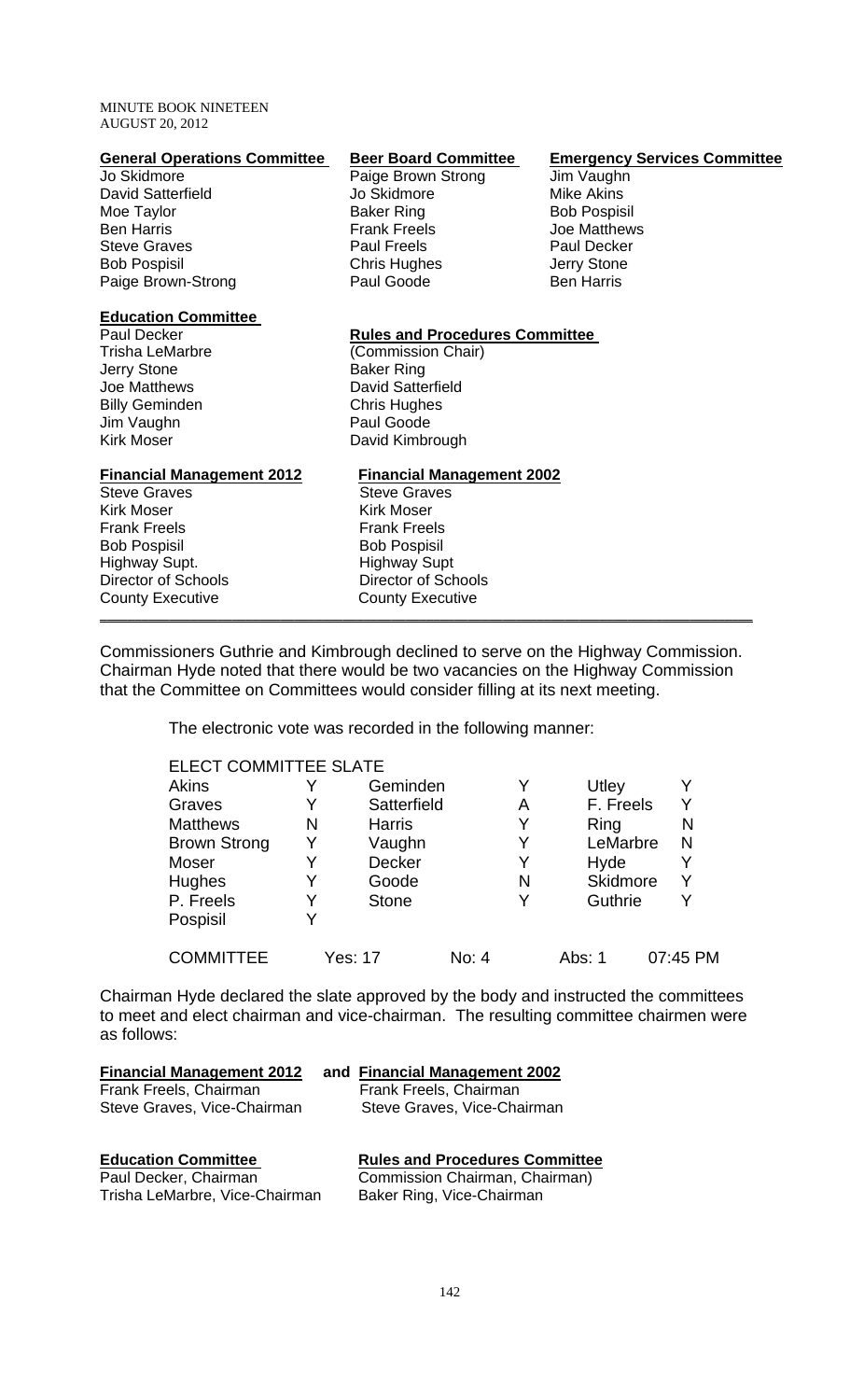| General Operations Committee | Deel Doard Communice     |
|------------------------------|--------------------------|
| Jo Skidmore, Chairman        | Paige Brown Strong, Chr. |
| Paige Brown Strong, V-Chr.   | Chris Hughes, Vice-Chr.  |
|                              |                          |

**Budget Committee Fublic Services Committee Highway Committee Highway Committee Kirk Moser, Chairm Committee Kirk Moser, Chairm Chairm** Jerry Stone, Vice-Chairman Mike Akins, Vice-Chairman Billy Geminden, Vice-Chr.

**General Operations Committee Beer Board Committee Emergency Services Committee** Jim Vaughn, Chairman

Joe Matthews, Vice-Chairman

Steve Graves, Chairman

Chairman Hyde instructed Committee Chairman, composing the Legislative Committee, to meet and elect a chairman and vice-chairman for the Legislative Committee. The members are Commissioners Utley, Moser, Pospisil, Graves, Stone, Skidmore, Vaughn Decker and Chairman Hyde. Commissioner Pospisil was elected chairman and Commissioner Moser, vice-chairman.

 **\_\_\_\_\_\_\_\_\_\_\_\_\_\_\_\_\_\_\_\_\_\_\_\_\_\_\_\_\_\_\_\_\_\_\_\_\_\_\_\_\_\_\_\_\_\_\_\_\_\_\_\_\_\_\_\_\_\_\_\_\_\_\_\_\_\_\_\_\_\_\_\_\_\_** 

# **CONSENT AGENDA**

Commissioner Skidmore moved, seconded by Commissioner Graves, to approve the following items on the Consent Agenda:

## **1208-05 A RESOLUTION TO CARRYOVER THE FISCAL YEAR 2012 BALANCES OF THE CAPITAL PROJECTS FUND**

**BE IT RESOLVED** by the County Board of Commissioners of Sumner County, Tennessee, meeting in regular session on this  $20<sup>th</sup>$  day of August, 2012 that this body hereby adjusts the Capital Projects Fund from the Fiscal Year 2012 as shown on the attachment herewith.

\_\_\_\_\_\_\_\_\_\_\_\_\_\_\_\_\_\_\_\_\_\_\_\_\_\_\_\_\_\_\_\_\_\_\_\_\_\_\_\_\_\_\_\_\_\_\_\_\_\_\_\_\_\_\_\_\_\_\_\_\_\_\_\_

## **1208-06 A RESOLUTION TO CARRYOVER THE FISCAL YEAR 2012 BALANCES FOR BUDGETED GRANTS**

**BE IT RESOLVED** by the County Board of Commissioners of Sumner County, Tennessee, meeting in regular session on this  $20<sup>th</sup>$  day of August, 2012 that this body hereby adjusts the Carryover Budgeted Grants for the Fiscal Year 2012 as shown on the attachment herewith.

\_\_\_\_\_\_\_\_\_\_\_\_\_\_\_\_\_\_\_\_\_\_\_\_\_\_\_\_\_\_\_\_\_\_\_\_\_\_\_\_\_\_\_\_\_\_\_\_\_\_\_\_\_\_\_\_\_\_\_\_\_\_\_\_

## **1208-07 A RESOLUTION APPROVING PROPERTY TRANSFERS AS AUTHORIZED BY THE DELINQUENT TAX COMMITTEE AND SET FORTH PURSUANT TO THE TERMS OF THE ATTACHED SCHEDULE**

**BE IT RESOLVED** by the County Board of Commissioners of Sumner County, Tennessee, meeting in regular session on this 20<sup>th</sup> day of August, 2012 that this body hereby approves property transfers as authorized by the Delinquent Tax Committee and set forth pursuant to the terms as shown on the attached schedule.

#### **1208-08 A RESOLUTION DECLARING VARIOUS ITEMS FROM THE HENDERSONVILLE LIBRARY AS SURPLUS AND AUTHORIZING DISPOSAL OR SALE OF SAME PURSUANT TO EXISITING POLICIES AND PROCEDURES**

\_\_\_\_\_\_\_\_\_\_\_\_\_\_\_\_\_\_\_\_\_\_\_\_\_\_\_\_\_\_\_\_\_\_\_\_\_\_\_\_\_\_\_\_\_\_\_\_\_\_\_\_\_\_\_\_\_\_\_\_\_\_\_\_

 **BE IT RESOLVED** by the Sumner County Board of County Commissioners meeting in regular session on this the  $20<sup>th</sup>$  day of August, 2012 that this body does hereby declare the items from the Hendersonville Library as surplus or salvage as shown on the attachment; and

**BE IT FURTHER RESOLVED,** that the disposal or sale of the same is authorized pursuant to existing policies and procedures.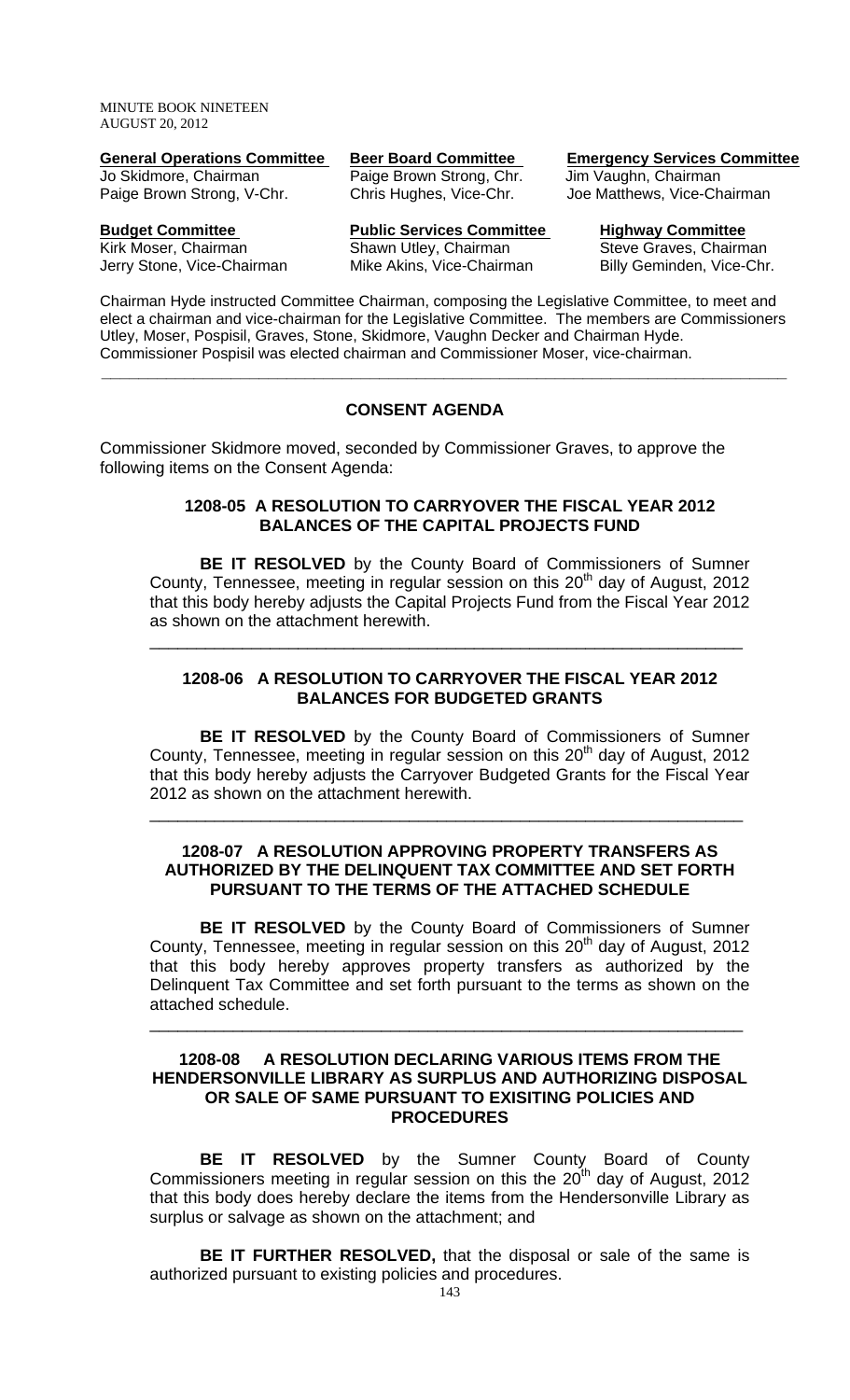## Tax Refunds:

**First Baptist Church \$69.15** 

The electronic vote was recorded in the following manner:

| Akins               |   | Geminden      |       | Utley          |  |
|---------------------|---|---------------|-------|----------------|--|
| Graves              | Y | Satterfield   | Y     | F. Freels      |  |
| <b>Matthews</b>     | Y | <b>Harris</b> | Y     | <b>Ring Y</b>  |  |
| <b>Brown Strong</b> |   | Vaughn        | Y     | LeMarbre       |  |
| Moser               |   | <b>Decker</b> | Y     | Hyde           |  |
| Hughes              |   | Kimbrough     | Y     | Goode          |  |
| Skidmore            |   | P. Freels     | Y     | <b>Stone</b>   |  |
| Guthrie             |   | Pospisil      | Y     |                |  |
| 1208-CONSENT        |   | Yes: 23       | No: 0 | Abs: 0 7:57 PM |  |

\_\_\_\_\_\_\_\_\_\_\_\_\_\_\_\_\_\_\_\_\_\_\_\_\_\_\_\_\_\_\_\_\_\_\_\_\_\_\_\_\_\_\_\_\_\_\_\_\_\_\_\_\_\_\_\_\_\_\_\_\_\_\_\_

Chairman Hyde declared the items on the Consent Agenda approved by the body on the first and final reading.

# **REPORT FROM COUNTY OFFICIALS**

 $\overline{\phantom{a}}$  , and the contribution of the contribution of the contribution of the contribution of the contribution of  $\overline{\phantom{a}}$ 

County Officials filed the following reports: County Investments, County General Fund, County Debt Service Fund, County Highway Fund, County Capital Outlay Fund, School General Purpose Fund, School Federal Projects Fund, School Food Service Fund, Employee Health Insurance Trust Fund, Employee Dental Insurance Trust Fund, Casualty Insurance Trust Fund, County Trustee Funds, Special Reports: County Dental Insurance Claim Payments, County Health Insurance Claim Payments, County Property Tax Collections, County EMS Billing/Collections/Balances, County Sales Tax Collections, County Wheel Tax Collections, County Tax Rates/Property Values and County School Loan Program Rates. Approval of the filing of these records does not certify to the accuracy of the documents.

Chairman Hyde introduced the following resolution:

**1208-NOT A RESOLUTION TO APPROVE AND ACCEPT APPLICATIONS FOR NOTARY PUBLIC POSITIONS AND PERSONAL SURETY GUARANTORS** 

> **WHEREAS,** according to the law of the State of Tennessee, an individual must apply for the office of notary public in the county of residence, or of their principal place of business; and

 **WHEREAS**, state statute requires personal sureties making bonds for Notaries publics to be approved by the Sumner County Commission; and

 **WHEREAS,** said applicant must be approved by the County Commission assembled; and

 **WHEREAS,** Bill Kemp, Sumner County Clerk, has certified according to the records of his office that the persons named on the attached listing labeled "SUMNER COUNTY NOTARY PUBLIC APPLICATIONS and SURETY GUARANTORS" have duly applied for the positions so sought; and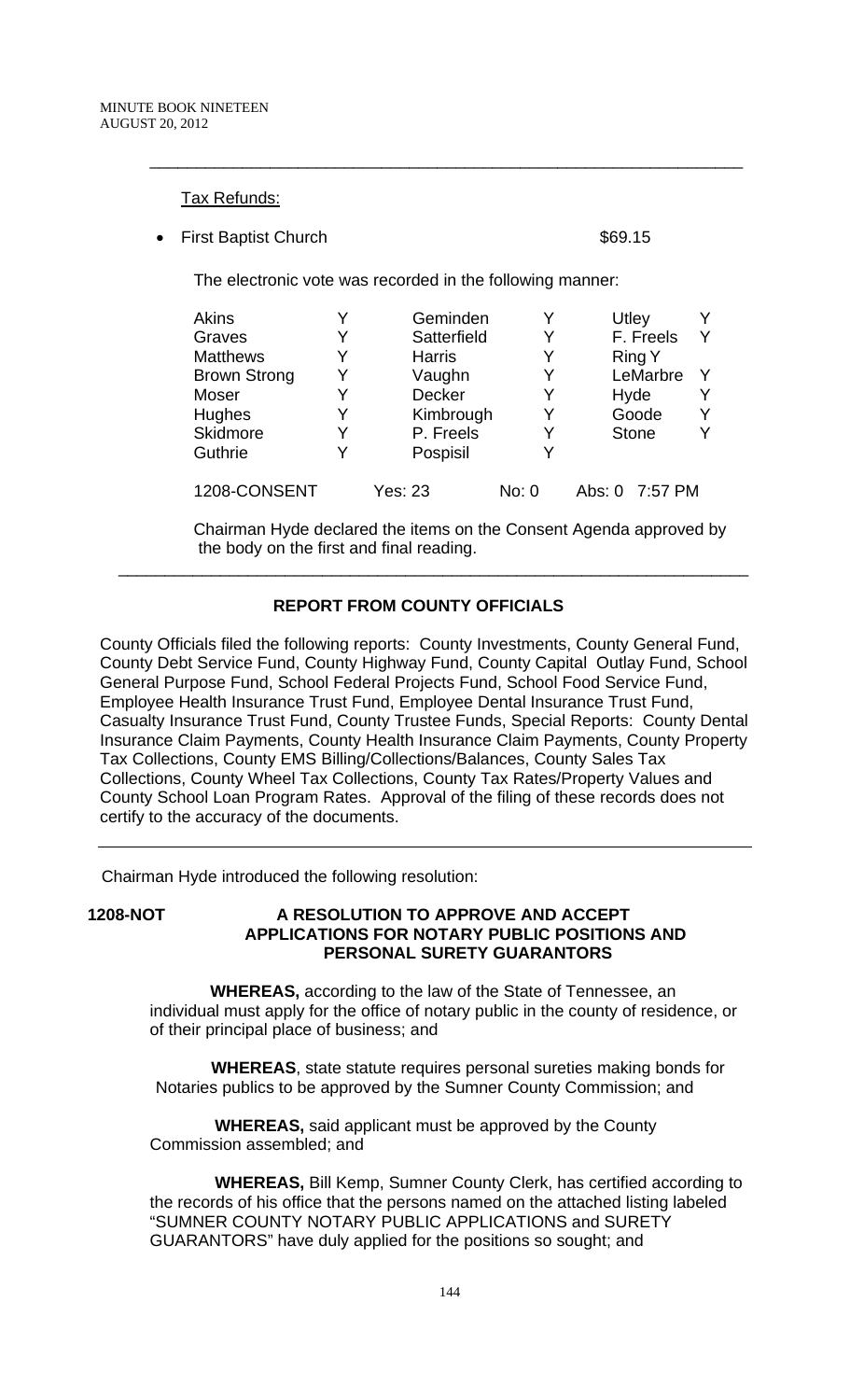## **BE IT FURTHER RESOLVED THAT THIS TAKE EFFECT FROM AND AFTER PASSAGE.**

#### **Notaries to be elected August 20, 2012**

 **–––––––––––––––––––––––––––––––––––––––––––––––––––––––––**

KELLY ANDERSON CARMITA IKEARD KATHLEEN N BARRETT RHONDA L JONES JACQUALINE BARROW DEBBIE KELLOGG CAMESHA RAQUEL BECK LYNN DULIN KOSTADINE TERI L BROOKS ASHLEY F. KRANTZ AMY M BROWN TERESA LATEN TRACY CANNON TAMMY LOVEALL DONNA G CLARK LARRY E. OLIVER DINA COLLINS JAMES W OVERTON KIMETHY D. CRICK CRISSY D PURCELL JONATHAN EARLS JOE REWA JAMES P FORD GWEN E SCHAEFER CLAUDIA A FRANCE EVIE M SCHLECHTY JOSEPH B FREEDLE ANNIE J SCHMALZRIED BRANDI FRONTZ TAMMY M SEALS BRENDA GOMEZ BRIAN L SMITH SAMANTHA K GROSLAND PATRICIA A SNELLING DAWN HALEY **TIMOTHY L TAKACS** WENDA M. HALLUM LORI ANN THARP JENNIFER L HAND CYNTHIA J THOMPSON DENISE M HARASEVIAT LISA VASKE NOELLE K HARRIS PATSY ZUCK JULIA HATLEY DARYL R HOLT

 PERSONAL SURETY DARLENE D DAUGHTRY TAMMY M SEALS AMY B BROWN

Upon motion of Commissioner Akins, seconded by Commissioner Harris, voting was recorded in the following manner:

| <b>Akins</b>        |   | Geminden      |       | Utley         |          |
|---------------------|---|---------------|-------|---------------|----------|
| Graves              | Y | Satterfield   |       | F. Freels     | Y        |
| <b>Matthews</b>     | v | <b>Harris</b> | Y     | <b>Ring Y</b> |          |
| <b>Brown Strong</b> | Y | Vaughn        |       | LeMarbre      | Y        |
| Moser               | Y | Decker        | Y     | Hyde          | Y        |
| Hughes              | Y | Kimbrough     | Y     | Goode         | v        |
| Skidmore            | v | P. Freels     | v     | <b>Stone</b>  | А        |
| Guthrie             |   | Pospisil      |       |               |          |
| 1208-NOTARY         |   | Yes: 22       | No: 0 | Abs: 1        | 07:58 PM |

Chairman Hyde declared the election of Notaries Public by the body.

# **CORRESPONDENCE**

\_\_\_\_\_\_\_\_\_\_\_\_\_\_\_\_\_\_\_\_\_\_\_\_\_\_\_\_\_\_\_\_\_\_\_\_\_\_\_\_\_\_\_\_\_\_\_\_\_\_\_\_\_\_\_\_\_\_\_\_\_\_\_\_\_\_\_\_\_

Clerk Kemp announced the Westmoreland Mule Day Celebration will be held September 24-30 at Westmoreland Expo Center.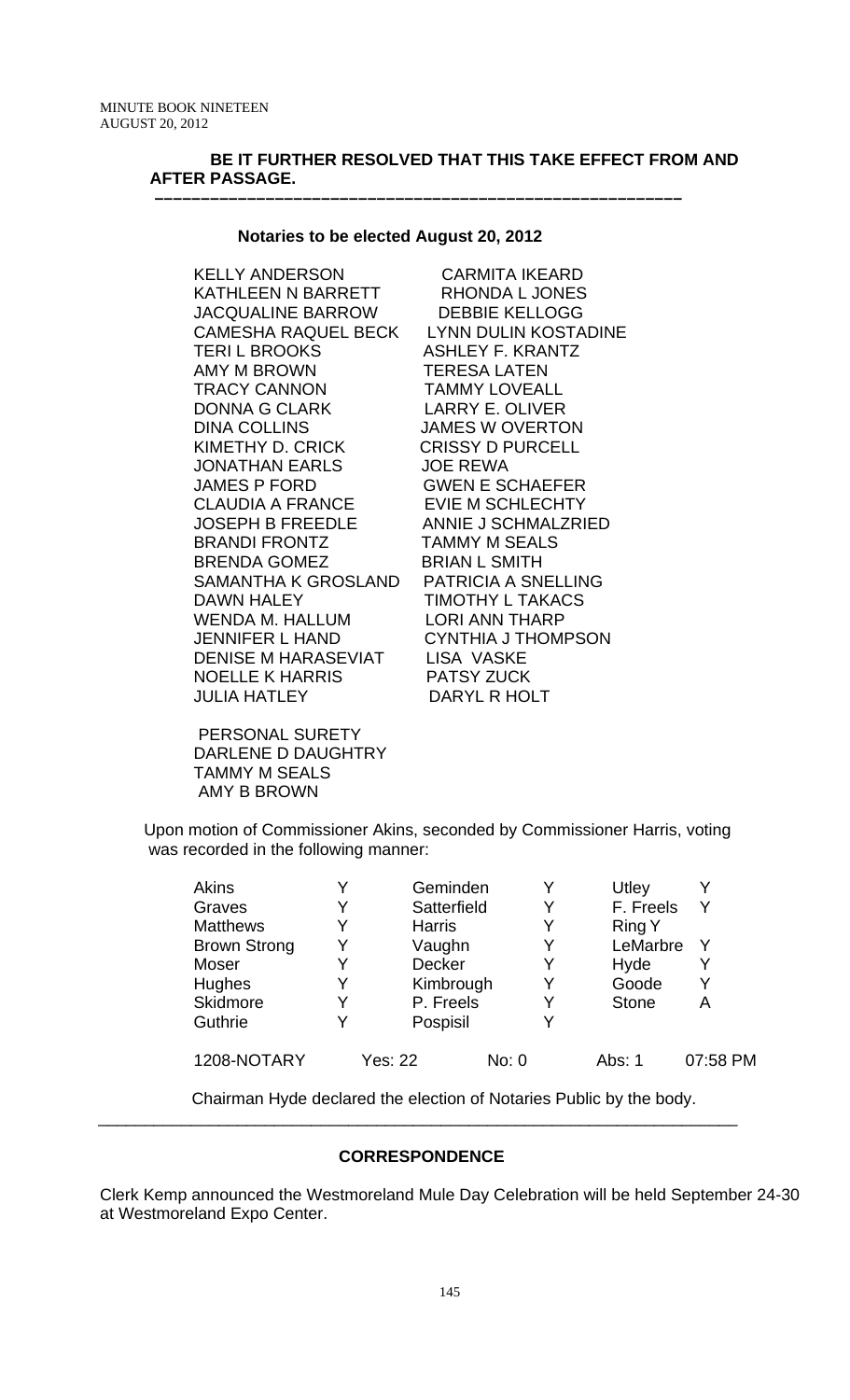## **COMMITTEE ON COMMITTEES**

Commissioner Stone brought forth the appointment of William Moudy on the Sheriff's Civil Service Board and reported that the committee had deferred the appointment until next month.

He stated that the Airport Authority appointments continue to be deferred.

Commissioner Stone announced the following business for next month:

- 1) Election of Ethics Committee
- 2) Election of Library Board member Shelly Ames
- 3) Election of Commission Chairman and Chairman Pro Tem \_\_\_\_\_\_\_\_\_\_\_\_\_\_\_\_\_\_\_\_\_\_\_\_\_\_\_\_\_\_\_\_\_\_\_\_\_\_\_\_\_\_\_\_\_\_\_\_\_\_\_\_\_\_\_\_\_\_\_\_\_\_\_\_\_\_\_\_

## **HIGHWAY COMMISSION**

**\_\_\_\_\_\_\_\_\_\_\_\_\_\_\_\_\_\_\_\_\_\_\_\_\_\_\_\_\_\_\_\_\_\_\_\_\_\_\_\_\_\_\_\_\_\_\_\_\_\_\_\_\_\_\_\_\_\_\_\_\_\_\_\_\_\_\_\_\_** 

There was no report from the Highway Commission.

## **EDUCATION COMMITTEE**

 Commissioner Decker stated that the Education Committee meeting will be Tuesday, September 4 at 6:00 p.m. He expressed concern for adult education and the cuts to the program. He said the Committee would be looking at the finance and administration of this valuable service.

## **GENERAL OPERATIONS COMMITTEE**

**\_\_\_\_\_\_\_\_\_\_\_\_\_\_\_\_\_\_\_\_\_\_\_\_\_\_\_\_\_\_\_\_\_\_\_\_\_\_\_\_\_\_\_\_\_\_\_\_\_\_\_\_\_\_\_\_\_\_\_\_\_\_\_\_\_\_\_\_\_** 

There was no report from the General Operations Committee.

#### **PUBLIC SERVICES COMMITTEE**

**\_\_\_\_\_\_\_\_\_\_\_\_\_\_\_\_\_\_\_\_\_\_\_\_\_\_\_\_\_\_\_\_\_\_\_\_\_\_\_\_\_\_\_\_\_\_\_\_\_\_\_\_\_\_\_\_\_\_\_\_\_\_\_\_\_\_\_\_\_** 

Commissioner Utley introduced the following resolution and moved for approval; seconded by Commissioner Pospisil.

## **1208-01 A RESOLUTION ACCEPTING BIDS FROM KEMP BROTHERS CONSTRUCTION COMPANY FOR WATERLINES ON JOHNNY SPEARS ROAD FOR \$133,280.00 AND GAINES HILL ROAD FOR \$208,173.00**

 **BE IT RESOLVED** by the Sumner County Board of County Commissioners meeting in regular session on this the  $20<sup>th</sup>$  day of August, 2012, that this body hereby accepts the bids from Kemp Brothers Construction Company for waterlines on Johnny Spears Road for \$133,280.00 and Gaines Hill Road for \$208,173.00 as shown on the attachment herewith.

\_\_\_\_\_\_\_\_\_\_\_\_\_\_\_\_\_\_\_\_\_\_\_\_\_\_\_\_\_\_\_\_\_\_\_\_\_\_\_\_\_\_\_\_\_\_\_\_\_\_\_\_\_\_\_\_\_\_\_\_\_\_\_\_

The electronic vote was recorded in the following manner:

| <b>Akins</b>        |   | Geminden      |   | Utley         |  |
|---------------------|---|---------------|---|---------------|--|
| Graves              | v | Satterfield   | v | F. Freels     |  |
| <b>Matthews</b>     |   | <b>Harris</b> |   | <b>Ring Y</b> |  |
| <b>Brown Strong</b> |   | Vaughn        |   | LeMarbre      |  |
| Moser               |   | <b>Decker</b> |   | Hyde          |  |
| <b>Hughes</b>       |   | Kimbrough     | v | Goode         |  |
| <b>Skidmore</b>     |   | P. Freels     |   | <b>Stone</b>  |  |
| Guthrie             |   | Pospisil      |   |               |  |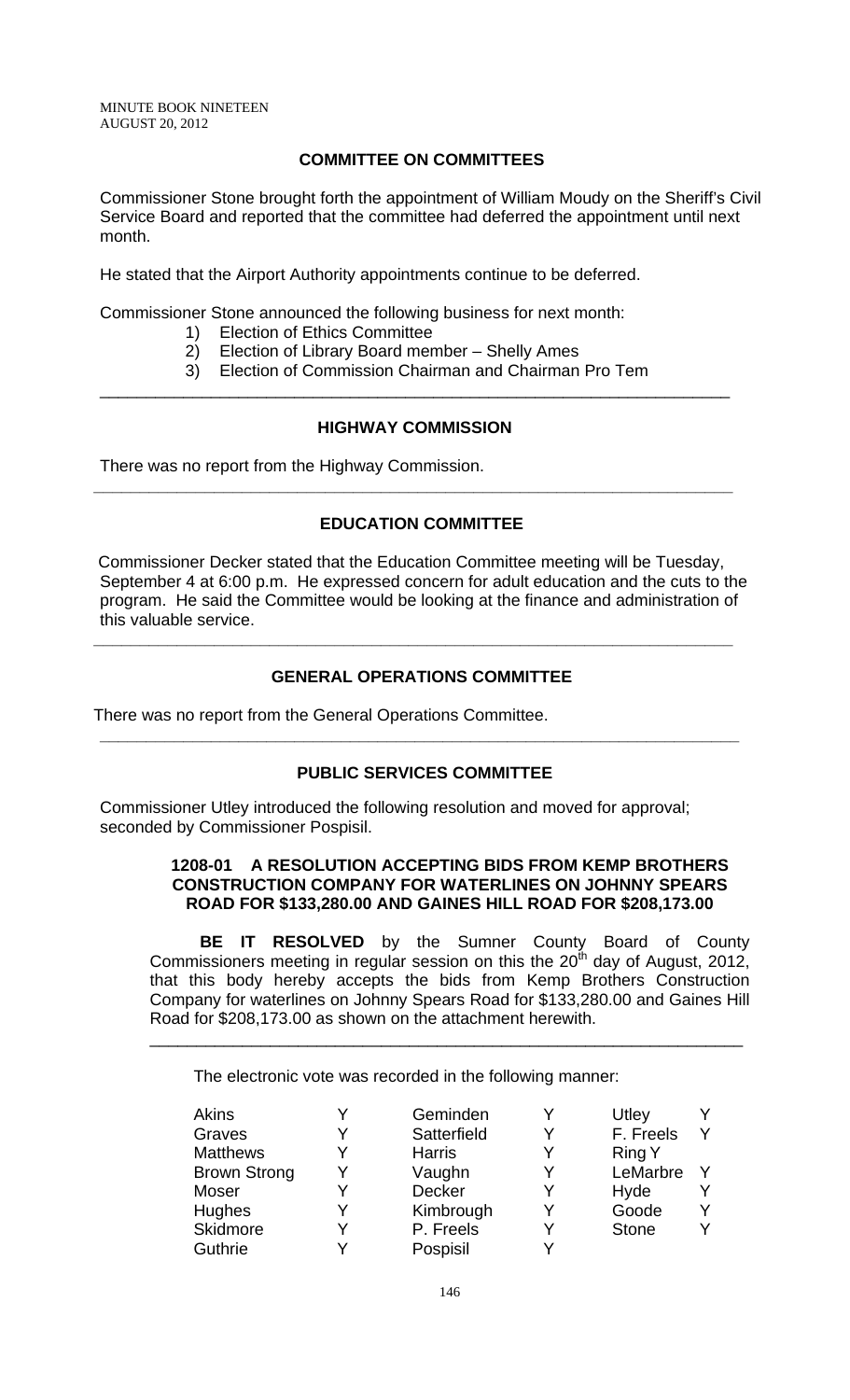1208-01 Yes: 23 No: 0 Abs: 0 08:01 PM

 Chairman Hyde declared the resolution approved on the first and final reading.

## **EMERGENCY SERVICES COMMITTEE**

**\_\_\_\_\_\_\_\_\_\_\_\_\_\_\_\_\_\_\_\_\_\_\_\_\_\_\_\_\_\_\_\_\_\_\_\_\_\_\_\_\_\_\_\_\_\_\_\_\_\_\_\_\_\_\_\_\_\_\_\_\_\_\_\_\_\_\_\_\_** 

Commissioner Vaughn introduced the following resolution and moved for approval; seconded by Commissioner Pospisil.

## **1208-02 A RESOLUTION INCREASING AMBULANCE TRANSPORT RATES**

 **WHEREAS,** fuel costs have increased dramatically in the last year; and

**WHEREAS,** medicine and medical supply costs continue to rise; and

**WHEREAS,** in order to maintain the high standard of care provided by the Sumner County Ambulance Service, it is necessary that rates for transports be increased.

**THEREFORE BE IT RESOLVED** by the Sumner County Board of County Commissioners meeting in regular session on this the  $20<sup>th</sup>$  day of August, 2012 that this body does hereby increase the ambulance transport rates as follows:

| Code  | <b>Description</b>   | <b>Current</b> | <b>Proposed</b> |
|-------|----------------------|----------------|-----------------|
| A0428 | BLS non-emergency    | \$250.00       | \$350.00        |
| A0429 | <b>BLS</b> emergency | \$450.00       | \$600.00        |

 **BE IT RESOLVED** that the proposed rates shall become effective at 12:01 a.m. on September 1, 2012.

\_\_\_\_\_\_\_\_\_\_\_\_\_\_\_\_\_\_\_\_\_\_\_\_\_\_\_\_\_\_\_\_\_\_\_\_\_\_\_\_\_\_\_\_\_\_\_\_\_\_\_\_\_\_\_\_\_\_\_\_\_\_\_\_

The electronic vote was recorded in the following manner:

| <b>Akins</b>        |         | Geminden      |        | Utley        |  |
|---------------------|---------|---------------|--------|--------------|--|
| Graves              |         | Satterfield   | N      | F. Freels    |  |
| <b>Matthews</b>     |         | <b>Harris</b> |        | Ring         |  |
| <b>Brown Strong</b> | N       | Vaughn        |        | LeMarbre     |  |
| Moser               |         | <b>Decker</b> |        | Hyde         |  |
| Hughes              | N       | Kimbrough     |        | Goode        |  |
| Skidmore            | Y       | P. Freels     |        | <b>Stone</b> |  |
| Guthrie             |         | Pospisil      |        |              |  |
| 1208-02             | Yes: 20 | No: 3         | Abs: 0 | 08:02 PM     |  |

Chairman Hyde declared the resolution approved by the body.

**\_\_\_\_\_\_\_\_\_\_\_\_\_\_\_\_\_\_\_\_\_\_\_\_\_\_\_\_\_\_\_\_\_\_\_\_\_\_\_\_\_\_\_\_\_\_\_\_\_\_\_\_\_\_\_\_\_\_\_\_\_\_\_\_\_\_\_\_\_**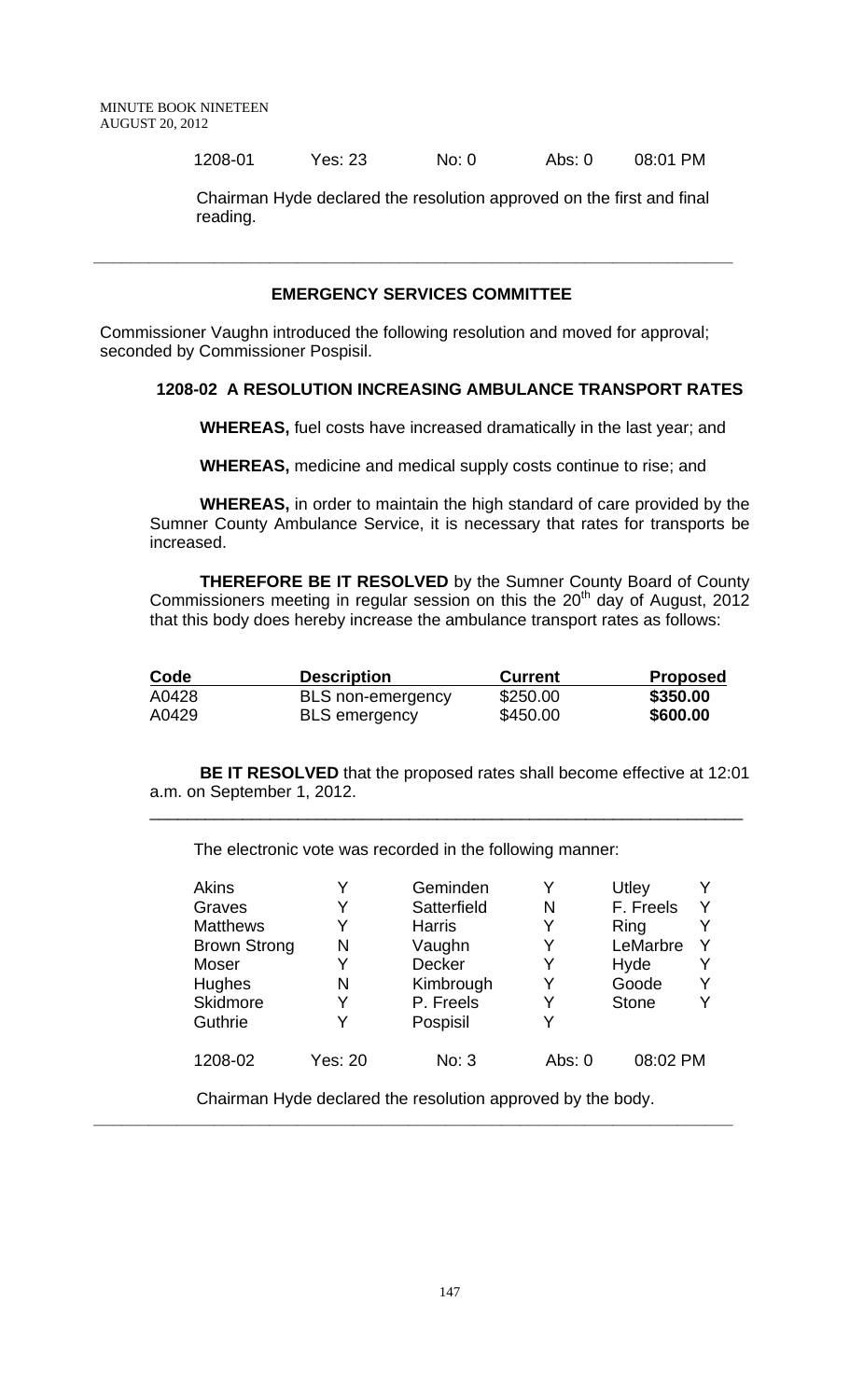#### **LEGISLATIVE COMMITTEE**

Commissioner Pospisil introduced the following resolution and moved for approval. Commissioner Graves seconded the motion.

## **1208-03 A RESOLUTION TO CALL FOR A REFERENDUM ON THE QUESTION OF WHETHER AN ADDITIONAL \$25.00 COUNTY-WIDE MOTOR VEHICLE PRIVILEGE TAX WITH LIMITATIONS ("2012 SCHOOL FUND MOTOR VEHICLE PRIVILEGE TAX") SHOULD BE LEVIED FOR SUMNER COUNTY AND DESIGNATED FOR THE GENERAL PURPOSE SCHOOL FUND**

**WHEREAS,** *Tennessee Code Annotated,* Section 5-8-102, authorizes counties to levy and have approved by a majority of the number of qualified voters of the county voting in an election on the question of whether or not the tax should be levied, a motor vehicle privilege tax as a condition precedent to the operation of a motor vehicle within a county; and

**WHEREAS,** the need for new revenue sources for schools is great in Sumner County; and

**WHEREAS,** the County Legislative Body of Sumner County has determined that it would be in the best interest of the county to allow for a referendum to be called to determine if an additional County Wide Motor Vehicle Tax in the amount of \$25.00 designated for the General Purpose School Fund (hereinafter referred to as the "2012 School Fund Motor Vehicle Privilege Tax") should be collected; and

**WHEREAS,** this body also wishes to allow an exception from the tax for one car owned by elderly low income citizens who otherwise qualify for previous year low income tax programs.

**NOW, THEREFORE BE IT RESOLVED**, by the Sumner County Board of County Commissioners meeting in regular session on this the  $20<sup>th</sup>$  day of August, 2012 that this body does hereby resolve that a county wide referendum election should be called to determine if the registered voters of Sumner County wish to raise revenue for schools through the passage of the 2012 School Fund Motor Vehicle Privilege Tax as follows:

**SECTION 1.** For the privilege of using the public roads and highways, in Sumner County, Tennessee, there is levied upon motor-driven vehicles, and upon the privilege of the operation thereof, except motorcycles, motor-driven bicycles and scooters, farm tractors, self-propelled farm machines not usually used for operation upon public highways or roads, and motor-driven vehicles owned by any governmental agency or governmental instrumentality and except for other exemptions provided by general law, an additional special privilege tax, known as the 2012 School Fund Motor Vehicle Privilege Tax for the benefit of such county, which tax shall be in the amount of Twenty-Five Dollars and zero cents (\$25.00) for each motor-driven vehicle, the owner of which resides within said county.

However, low income elderly drivers who are 65 years of age or older, who qualify under the following conditions, shall be eligible to receive a waiver of this 2012 School Fund Motor Vehicle Privilege Tax of \$25.00 for one (1) vehicle:

In order to be eligible for the one vehicle per year exemption of this 2012 School Fund Motor Vehicle Privilege Tax, the Trustee shall provide a copy of the list to the Clerk from the state of Tennessee Tax relief website of those who qualified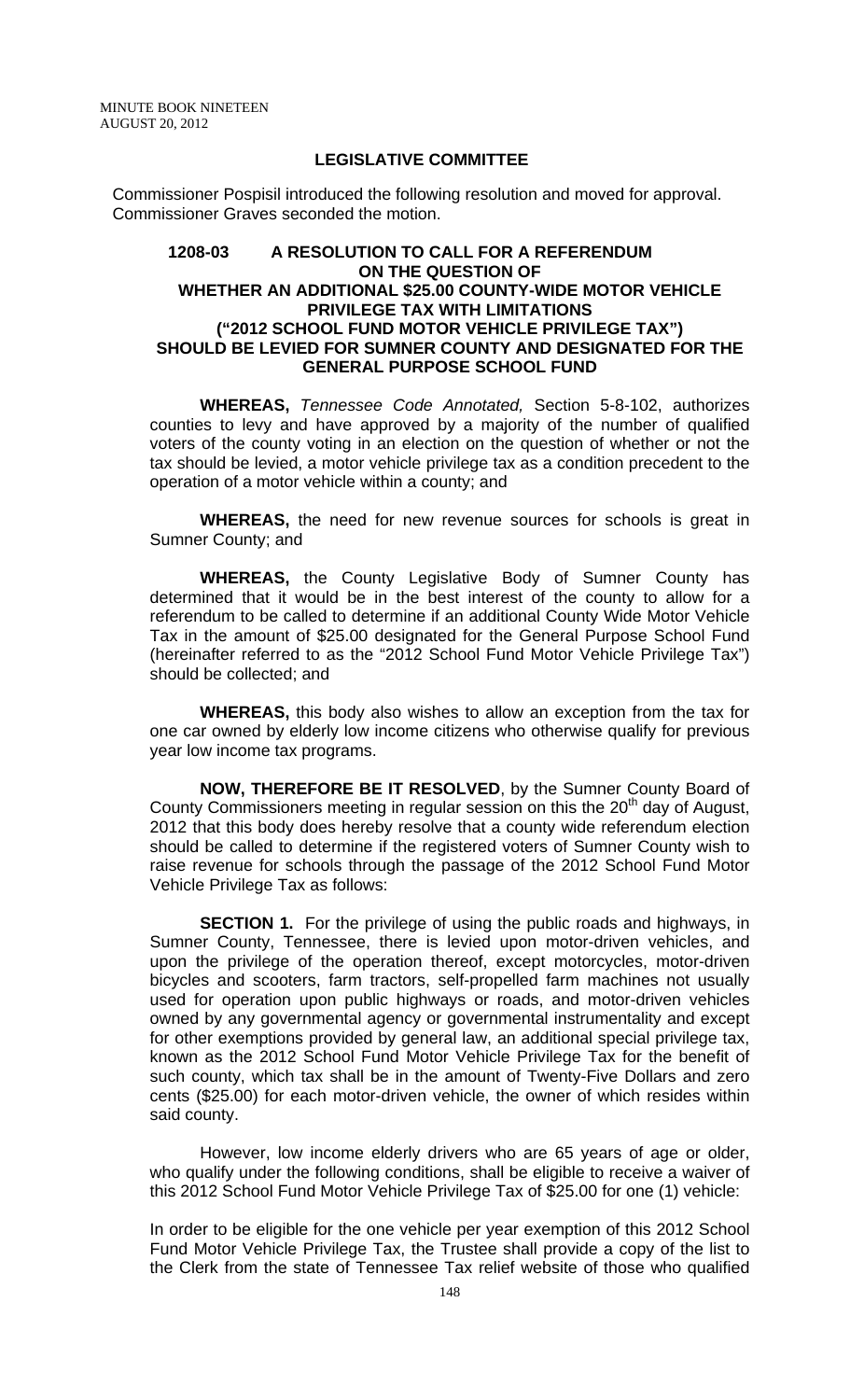for and actually received the Tax relief discount in the year prior to the current tax roll on the books of the Trustee's office.

**SECTION 2.** If approved by the voters, the 2012 School Fund Motor Vehicle Privilege Tax herein levied shall be paid to and collected by the County Clerk of Sumner County beginning December 1, 2012 or for any registration expiring after December 1, 2012. The County Clerk shall collect this tax at the same time he collects previously adopted local privilege taxes as well as the state privilege tax levied upon the operation of a motor-driven vehicle over the public highways of this State.

The County Clerk shall deduct a fee of five percent (5%) as authorized in *Tennessee Code Annotated,* Section 8-21-701 (55), from the amount of taxes collected and paid over to the Trustee.

**SECTION 3.** Payment of the 2012 School Fund Motor Vehicle Privilege Tax (along with all other local and state privilege taxes) imposed hereunder shall be evidenced by a receipt, issued in duplicate by the County Clerk, the original of which shall be kept by the owner of the motor-driven vehicle.

**SECTION 4.** The 2012 School Fund Motor Vehicle Privilege Tax herein levied, when paid together with full, complete and explicit performance of and compliance with all provisions of this and previous Resolutions, by the owner, shall entitle the owner of the motor-driven vehicle for which said tax was paid on, to operate or allow to be operated his vehicle over the streets, roads, and highways of the county for a period of one year, which will run concurrently with the period established for the state registration fees by *Tennessee Code Annotated,* Section 55-4-104.

In the event the 2012 School Fund Motor Vehicle Privilege Tax is paid for more or less than a full twelve month period, the tax imposed shall be proportionate to the annual taxes fixed for the vehicle and modified in no other manner.

 **SECTION 5.** The proceeds of this 2012 School Fund Motor Vehicle Privilege Tax shall be deposited in the General Purpose Fund of the Sumner County School System.

**SECTION 6.** This Resolution for the imposition of the 2012 School Fund Motor Vehicle Privilege Tax shall have no effect unless it is approved by a majority of the number of qualified voters of Sumner County, Tennessee, voting in an election on the question of whether or not the 2012 School Fund Motor Vehicle Privilege Tax should be approved.

The Sumner County Election Commission, upon passage of this Resolution, shall call an election on the question of whether or not the 2012 School Fund Motor Vehicle Privilege Tax should be levied.

The election to determine if the 2012 School Fund Motor Vehicle Privilege Tax should be levied should be held in the November General and Municipal Election on November 6, 2012, with the ballots having printed on them the substance of this Resolution.

The voters shall vote for or against the approval of this Resolution and the result of such referendum for or against the passage of the 2012 School Fund Motor Vehicle Privilege Tax shall be certified by the County Election Commission to the Sumner legislative body,

The cost of the election shall be paid by Sumner County.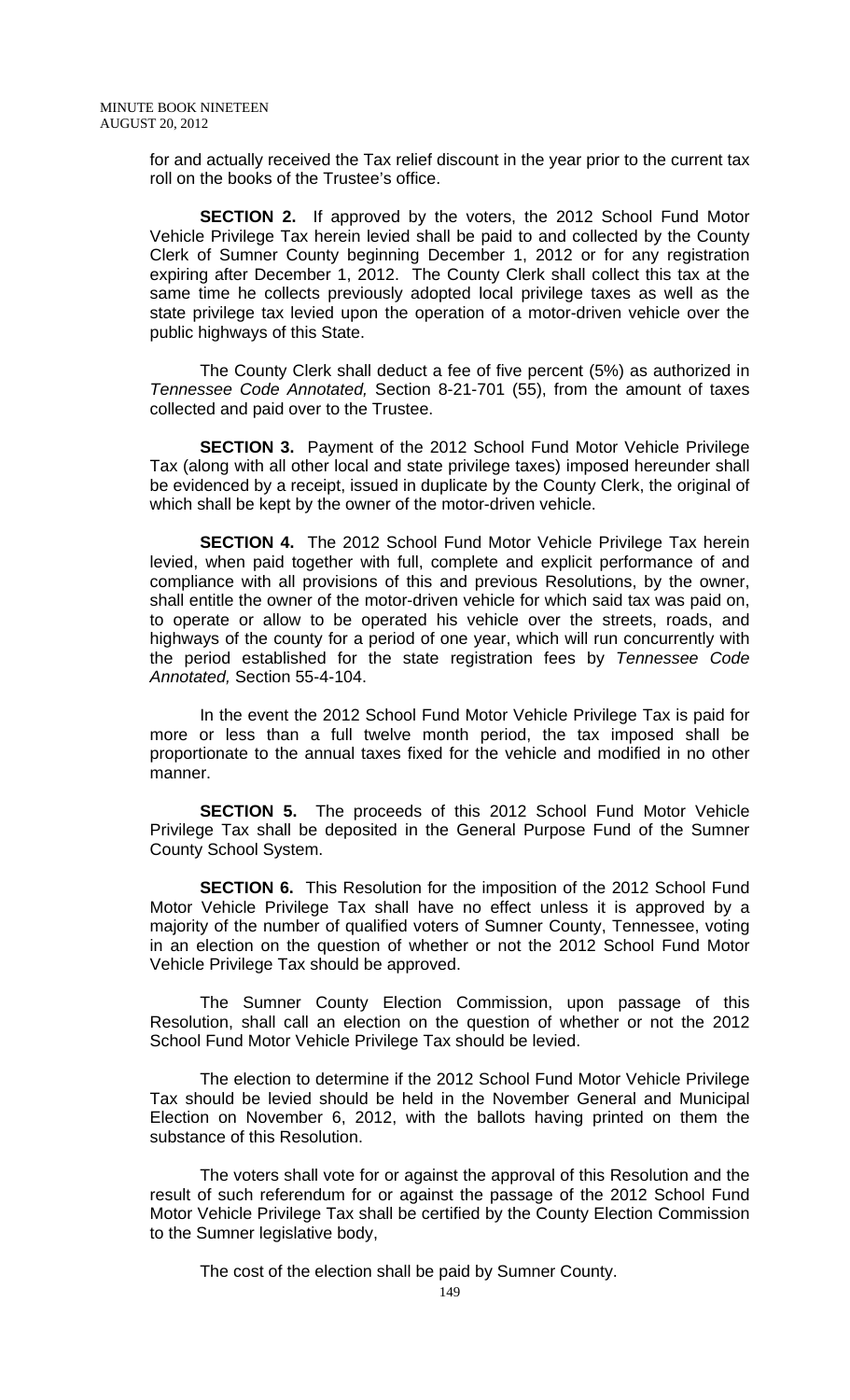**SECTION 7.** For the purpose of seeking the referendum, the provisions of this Resolution shall be effective upon being approved by a majority of the members of the Sumner County Legislative Body, the public welfare requiring it.

For the purpose of collection of the tax herein levied, if the Referendum vote is in the affirmative for the collection of the 2012 School Fund Motor Vehicle Privilege Tax, then the County Clerk for Sumner County shall begin collection as of December 1, 2012 and for any registration expiring after December 1, 2012.

For all other purposes, this Resolution shall take effect upon approval.

**SECTION 8.** If any provision of this resolution or the application thereof to any person or circumstance is held invalid, such invalidity shall not affect other resolutions or provisions or applications of this resolution which can be given effect without the invalid provision or application, and to that end the provisions of previous resolutions as well as of this resolution are declared to be severable.

\_\_\_\_\_\_\_\_\_\_\_\_\_\_\_\_\_\_\_\_\_\_\_\_\_\_\_\_\_\_\_\_\_\_\_\_\_\_\_\_\_\_\_\_\_\_\_\_\_\_\_\_\_\_\_\_\_\_\_\_\_\_\_\_

Chairman Hyde recognized Commissioner Ring who moved to amend the resolution, seconded by Commissioner Goode, that the Commission take a vote on increasing the wheel tax tonight and, thereby, bypass a referendum.

Commissioner Frank Freels called for a point of order regarding the vote on the wheel tax by either the Commission or referendum.

County Law Director Leah Dennen said that the law states that for the Commission to enact a wheel tax, it would take two votes at two separate meeting with a space of 30 days to allow the public the possibility of challenging the matter. She stated that both votes would take a super majority or two-thirds vote to pass an increase in the wheel tax. She further stated that a future Commission could rescind the action of a previous Commission and abolish the increase in the wheel tax. If the Commission passes the wheel tax, the earliest date of collection would be November 1, 2012.

If the wheel tax is passed pursuant to a referendum, then the \$25 would stay continually. The collection of the tax would begin on December 1, 2012.

The electronic vote on the amendment was recorded in the following manner:

|                     |   | <b>COMMISSION INCREASE WHEEL TAX</b> |        |                 |          |
|---------------------|---|--------------------------------------|--------|-----------------|----------|
| Akins               | N | Geminden                             | N      | Utley           | Y        |
| Graves              | N | Satterfield                          | N      | F. Freels       | N        |
| <b>Matthews</b>     | N | <b>Harris</b>                        | Y      | <b>Ring Y</b>   |          |
| <b>Brown Strong</b> | Y | Vaughn                               | N      | LeMarbre        | Y        |
| Decker              | Y | Hyde                                 | N      | Hughes          | N        |
| Kimbrough           | Y | Goode                                | Y      | <b>Skidmore</b> | N        |
| P. Freels           | N | <b>Stone</b>                         | N      | Guthrie         | Y        |
| Pospisil            | N |                                      |        |                 |          |
| 1208-03.1-INCREASE  |   | Yes: 9                               | No: 13 | Abs: $0$        | 08:16 PM |

Chairman Hyde declared the amendment failed to pass a wheel tax.

Commissioner Vaughn moved to amend the main motion, seconded by Commissioner Pospisil, such that those exempted from the 2012 Wheel Tax would be seniors 65 and older who qualify under the following condition: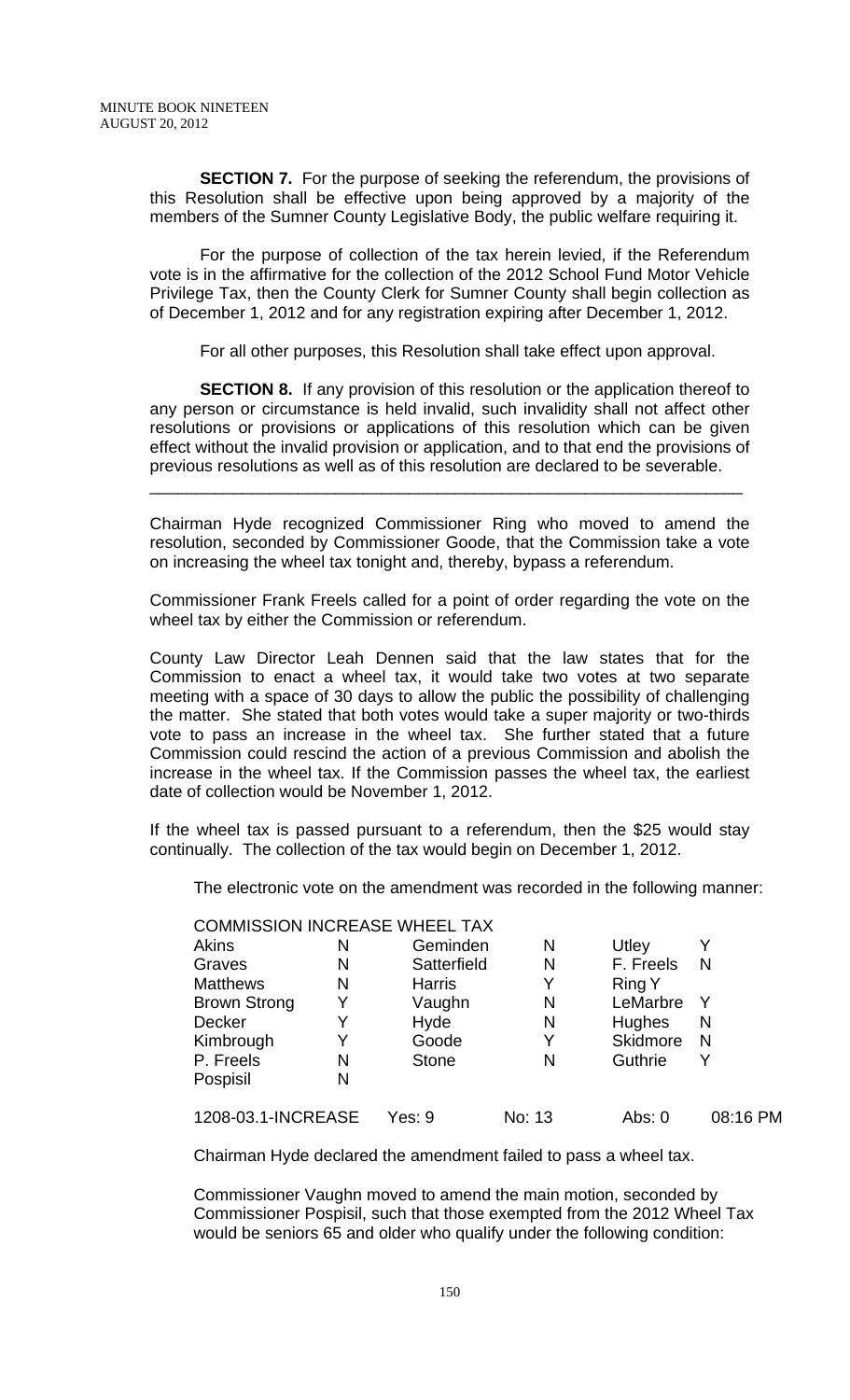Those renewing their tags will be exempted by using a list from the State of Tennessee Tax Relief website of those who have qualified for and actually received the Tax Relief discount in the year prior to the current tax roll on the books in the Trustee's office.

Commissioner Vaughn's motion to amend was incorporated into the main motion with the acceptance of the maker of the motion and the commissioner seconding the motion.

The electronic vote was recorded in the following manner:

| Akins               |                | Geminden      |        | Utley         | A |
|---------------------|----------------|---------------|--------|---------------|---|
| Graves              |                | Satterfield   | Y      | F. Freels     |   |
| <b>Matthews</b>     |                | <b>Harris</b> |        | <b>Ring Y</b> |   |
| <b>Brown Strong</b> |                | Vaughn        | Y      | LeMarbre      |   |
| Moser               |                | <b>Decker</b> | Y      | Hyde          |   |
| <b>Hughes</b>       | Y              | Kimbrough     | N      | Goode         |   |
| <b>Skidmore</b>     |                | P. Freels     | Y      | <b>Stone</b>  |   |
| <b>Guthrie</b>      |                | Pospisil      |        |               |   |
| 1208-03             | <b>Yes: 21</b> | No: 1         | Abs: 1 | 08:17 PM      |   |

 Chairman Hyde declared the resolution approved by the body.  **\_\_\_\_\_\_\_\_\_\_\_\_\_\_\_\_\_\_\_\_\_\_\_\_\_\_\_\_\_\_\_\_\_\_\_\_\_\_\_\_\_\_\_\_\_\_\_\_\_\_\_\_\_\_\_\_\_\_\_** 

# **BUDGET COMMITTEE**

Commissioner Moser introduced the following resolution and moved for approval; seconded by Commissioner Vaughn.

## **1208-04 A RESOLUTION APPROPRIATING \$64,880.00 FOR THE HEALTH DEPARTMENT**

**BE IT RESOLVED** by the Sumner County Board of County Commissioners meeting in regular session on this the  $20^{th}$  day of August, 2012, that this body hereby appropriates \$64,880.00 as pass-through funds for the Health Department as shown on the attachment herewith.

\_\_\_\_\_\_\_\_\_\_\_\_\_\_\_\_\_\_\_\_\_\_\_\_\_\_\_\_\_\_\_\_\_\_\_\_\_\_\_\_\_\_\_\_\_\_\_\_\_\_\_\_\_\_\_\_\_\_\_\_\_\_\_\_

The electronic vote was recorded in the following manner:

| <b>Akins</b>  | Y       | Geminden  |   | Utley               |  |
|---------------|---------|-----------|---|---------------------|--|
| Graves        | Y       | F. Freels | Y | <b>Matthews</b>     |  |
| <b>Harris</b> | Y       | Ring      | Y | <b>Brown Strong</b> |  |
| Vaughn        | Y       | LeMarbre  | Y | Moser               |  |
| Decker        | Y       | Hughes    |   | Kimbrough           |  |
| Goode         | Y       | Skidmore  |   | P. Freels           |  |
| <b>Stone</b>  | Y       | Guthrie   |   | Pospisil            |  |
| 1208-04       | Yes: 21 | No: 0     |   | 08:18 PM<br>Abs: 0  |  |

 Chairman Hyde declared the resolution approved by the body on the first and final reading.

**\_\_\_\_\_\_\_\_\_\_\_\_\_\_\_\_\_\_\_\_\_\_\_\_\_\_\_\_\_\_\_\_\_\_\_\_\_\_\_\_\_\_\_\_\_\_\_\_\_\_\_\_\_\_\_\_\_\_\_\_\_\_\_\_\_\_\_\_\_**